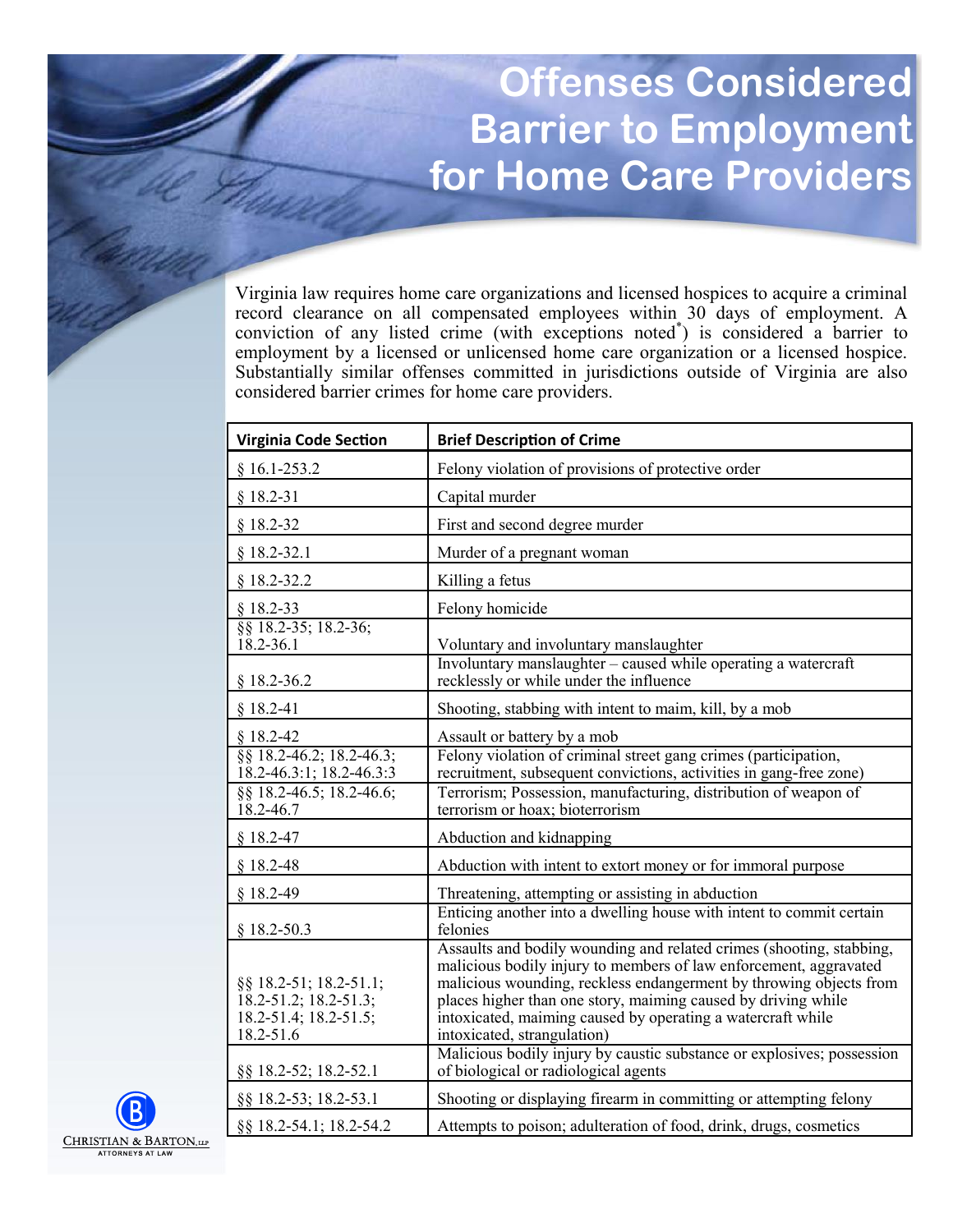| <b>Virginia Code Section</b> | <b>Brief Description of Crime</b>                                                                                   |
|------------------------------|---------------------------------------------------------------------------------------------------------------------|
| $§$ 18.2-55                  | Bodily injuries caused by prisoners                                                                                 |
| §§ 18.2-55.1; 18.2-56        | Hazing of youth gang members; hazing in schools                                                                     |
| $§$ 18.2-56.1                | Reckless handling of firearms and while hunting                                                                     |
| $§$ 18.2-56.2                | Allowing access to firearms by children                                                                             |
| $§$ 18.2-57                  | Assault and battery                                                                                                 |
| $§$ 18.2-57.01               | Pointing laser at law enforcement                                                                                   |
| $§$ 18.2-57.02               | Disarming law enforcement                                                                                           |
| $§$ 18.2-57.2                | Assault and battery against family or household member                                                              |
| $§$ 18.2-58                  | Robbery                                                                                                             |
| $§$ 18.2-58.1                | Carjacking                                                                                                          |
| $§$ 18.2-59                  | Extortion of money, property, or pecuniary benefit                                                                  |
| $§$ 18.2-60                  | Threats of death or bodily injury to a person or his family and to persons on school property                       |
| $§$ 18.2-60.1                | Threatening Governor or immediate family                                                                            |
| $§$ 18.2-60.3                | Felony stalking                                                                                                     |
| $§$ 18.2-60.4                | Felony violation of protective order                                                                                |
| $§$ 18.2-61                  | Rape                                                                                                                |
| $$18.2-63$                   | Carnal knowledge of child between 13 and 15                                                                         |
| $§$ 18.2-64.1                | Carnal knowledge of certain minors (committed minors)                                                               |
| $§$ 18.2-64.2                | Carnal knowledge of inmate, parolee, probationer, detainee                                                          |
| $§$ 18.2-67.1                | Forcible sodomy                                                                                                     |
| $§$ 18.2-67.2                | Object sexual penetration                                                                                           |
| $§$ 18.2-67.3                | Aggravated sexual battery                                                                                           |
| $§$ 18.2-67.4                | Sexual battery                                                                                                      |
| $§$ 18.2-67.4:1              | Infected sexual battery                                                                                             |
| $§$ 18.2-67.4:2              | Sexual abuse of child under 15                                                                                      |
| $§$ 18.2-67.5                | Attempted rape, forcible sodomy, object sexual penetration, aggravated sexual battery,<br>sexual battery            |
| $§$ 18.2-67.5:1              | $3rd$ misdemeanor offense of § 18.2-67.5                                                                            |
| $§$ 18.2-67.5:2              | Subsequent felony sexual assault                                                                                    |
| $§$ 18.2-67.5:3              | Subsequent violent felony sexual assault                                                                            |
| $§$ 18.2-77                  | Burning or destroying dwelling house                                                                                |
| $§$ 18.2-79                  | Burning or destroying meeting house                                                                                 |
| $$18.2-80$                   | Burning or destroying any other building or structure                                                               |
| $§ 18.2 - 81$                | Burning or destroying personal property, standing grain                                                             |
| $$18.2-82$                   | Burning building or structure while inside with intent to commit felony                                             |
| $§$ 18.2-83                  | Threats to bomb or damage buildings or means of transportation, false information as to danger<br>of such buildings |
| $$18.2-84$                   | Causing or inciting violation of $\S$ 18.2-83                                                                       |
| $§$ 18.2-85                  | Manufacture, possession, use of fire bombs, explosives                                                              |
| $$18.2-86$                   | Setting fire to woods, fences, grass                                                                                |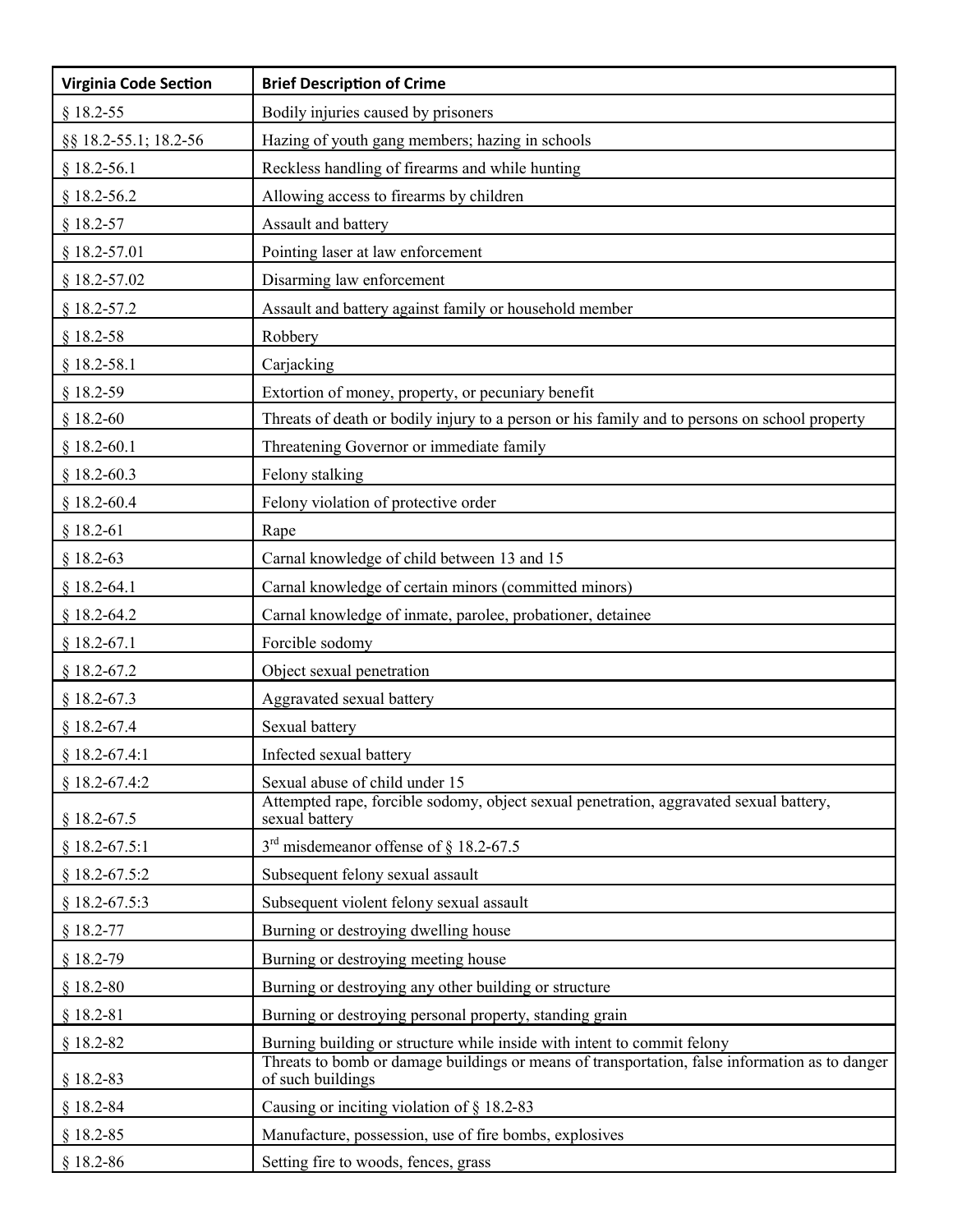| <b>Virginia Code Section</b> | <b>Brief Description of Crime</b>                                                                                            |
|------------------------------|------------------------------------------------------------------------------------------------------------------------------|
| $$18.2-87$                   | Setting woods on fire intentionally – damaging or jeopardizing another                                                       |
| $§$ 18.2-87.1                | Setting off chemical bombs capable of producing smoke in certain public buildings                                            |
| $$18.2-88$                   | Carelessly damaging property by fire                                                                                         |
| $§$ 18.2-279                 | Felony violation of discharging firearms or missiles within or at building or dwelling house                                 |
| $§$ 18.2-280                 | Felony violation of willfully discharging firearms in public places                                                          |
| $§ 18.2 - 281$               | Felony violation of setting spring gun or other deadly weapon                                                                |
| $§$ 18.2-282                 | Felony violation of pointing, holding, or brandishing firearm, air or gas operated weapon or object<br>similar in appearance |
| $§$ 18.2-282.1               | Felony violation of brandishing a machete or other bladed weapon with intent to intimidate                                   |
| $§$ 18.2-286.1               | Felony violation of shooting at vehicles so as to endanger persons                                                           |
| $§$ 18.2-287.2               | Felony violation of wearing of body armor while committing a crime                                                           |
| $§$ 18.2-289                 | Use of machine gun for crime of violence                                                                                     |
| $§$ 18.2-290                 | Use of machine gun for aggressive purpose                                                                                    |
| $$18.2-300$                  | Possession or use of sawed-off shotgun or rifle                                                                              |
| $§$ 18.2-308.4               | Possession of firearms while in possession of certain substances                                                             |
| $§ 18.2 - 314$               | Failure to secure medical attention for injured child                                                                        |
| $§$ 18.2-346.01              | Felony violation of prostitution, commercial sexual conduct, commercial exploitation of minor                                |
| § 18.2-348                   | Felony violation of aiding prostitution or illicit sexual intercourse                                                        |
| $§$ 18.2-349                 | Felony violation of using vehicles to promote prostitution or unlawful sexual intercourse                                    |
| $§$ 18.2-355                 | Taking, detaining person for prostitution; human trafficking                                                                 |
| $§$ 18.2-356                 | Receiving money for procuring person                                                                                         |
| $§$ 18.2-357                 | Receiving money from earnings of male or female prostitute                                                                   |
| $§$ 18.2-357.1               | Commercial sex trafficking                                                                                                   |
| $$18.2-361(B)$               | Crimes against nature                                                                                                        |
| $§$ 18.2-366                 | Adultery and fornication by persons forbidden to marry; incest                                                               |
| $§$ 18.2-369                 | Abuse and neglect of incapacitated adults                                                                                    |
| §§ 18.2-370; 18.2-370.1      | Taking indecent liberties with children; with children by person in custodial or supervisory<br>relationship                 |
| $§$ 18.2-370.2               | Sex offenses prohibiting proximity to children                                                                               |
| $§$ 18.2-370.3               | Sex offenses prohibiting residing in proximity to children                                                                   |
| $§$ 18.2-370.4               | Sex offenses prohibiting working on school property                                                                          |
| $§$ 18.2-370.5               | Sex offenses prohibiting entry onto school or other property                                                                 |
| $§$ 18.2-370.6               | Penetration of mouth of child with lascivious intent                                                                         |
| $§ 18.2 - 371.1$             | Abuse and neglect of children                                                                                                |
| $§ 18.2 - 374.1$             | Production, publication, sale, financing of child pornography                                                                |
| $§ 18.2 - 374.1:1$           | Possession, reproduction, distribution, solicitation, and facilitation of child pornography                                  |
| $§$ 18.2-374.3               | Use of electronic communications systems to facilitate certain offenses involving children                                   |
| $§$ 18.2-374.4               | Display of child pornography or grooming video or materials to a child                                                       |
| § 18.2-379                   | Employing or permitting minor to engage in crime involving morals and decency                                                |